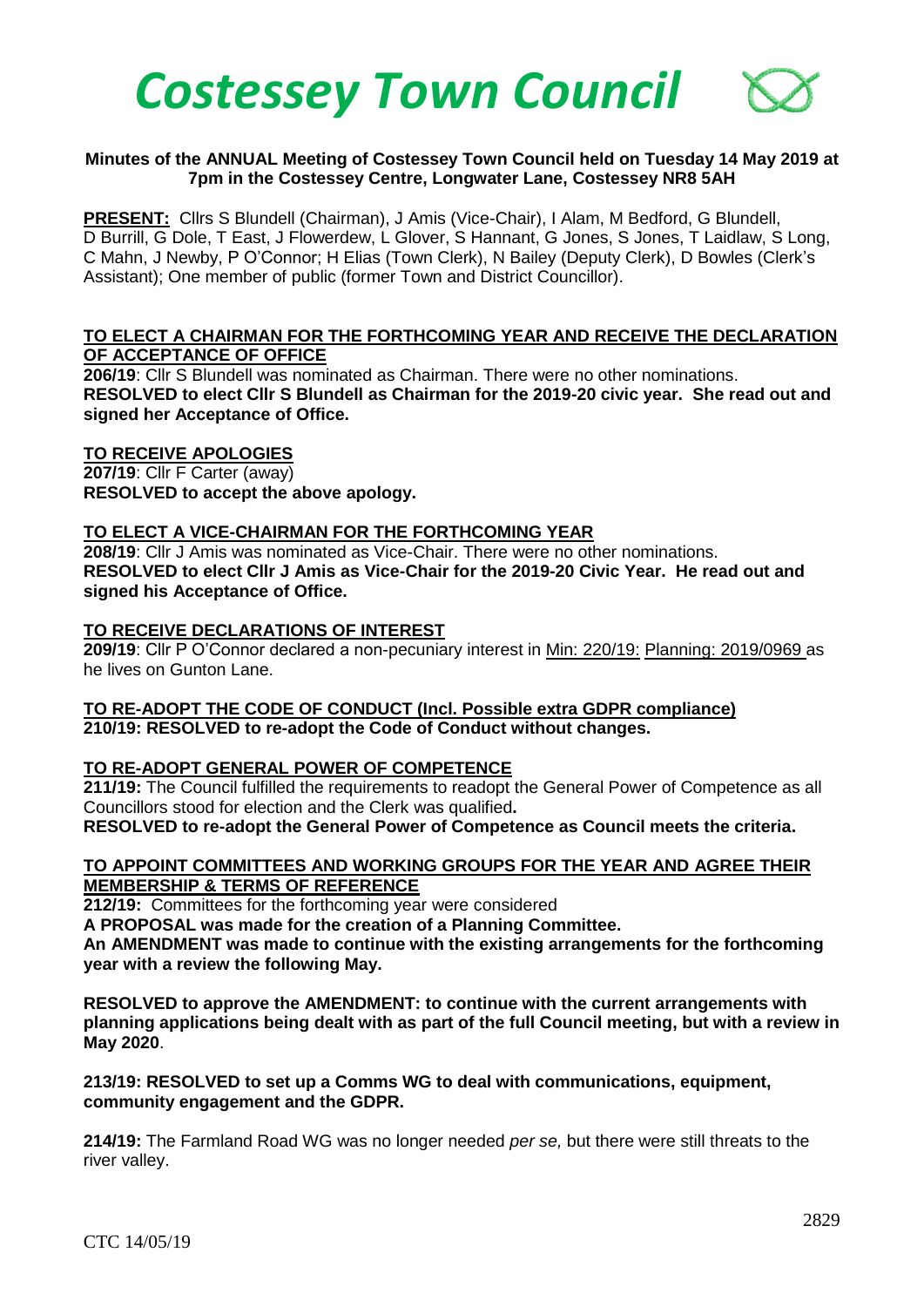**PROPOSAL to set up a River Valley Protection WG to replace the Farmland Road WG AMENDMENT that this topic should be included in an existing working group A SECOND AMENDMENT was made that a Local Infrastructure WG was set up to deal with wider strategic issues which would include protection of the river valleys** 

### **RESOLVED to approve the setting up of a Local Infrastructure WG to cover strategic planning and transport issues**

**215/19:** Nominations to committees were accepted. The procedures for apologies and substitutes were also explained.

## **RESOLVED to approve Mrs P Williamson as the Volunteer Tree Warden**

**216/19:** An ECM would be called to consider the Council's *4-Year Plan* (in effect a Business Plan for the Council Term). The updated list of committees, terms of reference and members to be circulated. **ACTION: Town Clerk**

**RESOLVED to approve the Committees and working groups.**

## **TO APPOINT MEMBERS TO OUTSIDE BODIES E.G. QUBE & COSTESSEY POSSE MANAGEMENT COMMITTEES, QUEENS HILLS COMMUNITY PARK CIO.**

**217/19:** Hope was expressed that SNC would appoint a local District Councillor as their representative on the Queens' Hills Community Park CIO

**RESOLVED that Cllr S Blundell continue as CTC representative for Queens Hills Community Park CIO. ACTION: Cllr S Blundell** 

**218/19**: Cllr F Carter has agreed to be part of the Committee overviewing the Finances from a distance. A Treasurer still needs to be confirmed. A Management Committee meeting to be set up with the Youth Worker**. ACTION: Town Clerk**

**RESOLVED that Cllrs J Newby and P O'Connor continue as members of the Management Committee for QUBE and Cossey Posse.** 

## **TO CONFIRM THE MINUTES OF THE MEETING OF THE COUNCIL HELD ON 23 April 2019 219/19**: **RESOLVED to approve the minutes with no amendments.**

#### **TO CONFIRM AND SIGN THE MINUTES OF THE ECM ON 7 MAY 2019 220/19**: **RESOLVED to approve the minutes of the ECM on 7 May 2019.**

**TO RECEIVE UPDATES ON MATTERS IN THE MINUTES NOT LISTED BELOW** (no resolutions) **221/19**: Mins: 192/19 & 195/19: Mr A Pond is no longer a DCllr. Installation of double yellow lines is currently going through the legal process and is a NCC Highways matter, not a SNC remit. NCC have been in discussion with the Developers and no money is needed from CTC. An individual DCllr to cover this issue need not be nominated as all CTC Councillors work together as a team. Speed limit on Townhouse Road is also out for public consultation. This can be a lengthy process, usually 3-9 months minimum, due to the legal complexities.

**222/19:** Min:180/19: Request to re-designate the R Valley boundary following the Farmland Road Appeal. SNC have no intention of doing this at present. CTC considers this to be illogical, given that the designated boundary runs along the settlement edge on the north side of the valley and across the middle of a field to the south. Copies of response to be sent to new Councillors. **ACTION: Town Clerk.**

**223/19:** Min:186/19: Longwater Lane play area resurfacing: still awaiting starting date for the work. **ACTION: Town Clerk.**

# **RESOLVED TO ADJOURN THE MEETING FOR 15 MINUTES PUBLIC PARTICIPATION**

**224/19: Items raised:** Mrs Vivienne Bell gave an overview of her last 16 years serving Costessey as both a Town Councillor then a District Councillor, from the highs of the Farmland Road Appeal and lows of Townhouse Road. Appointing Hilary Elias as Town Clerk and Nigel Bailey as Deputy to CTC with everyone working as a team had also been a highlight. 19 people could not be expected to agree all the time but by working as a team and by putting aside self-interest great things could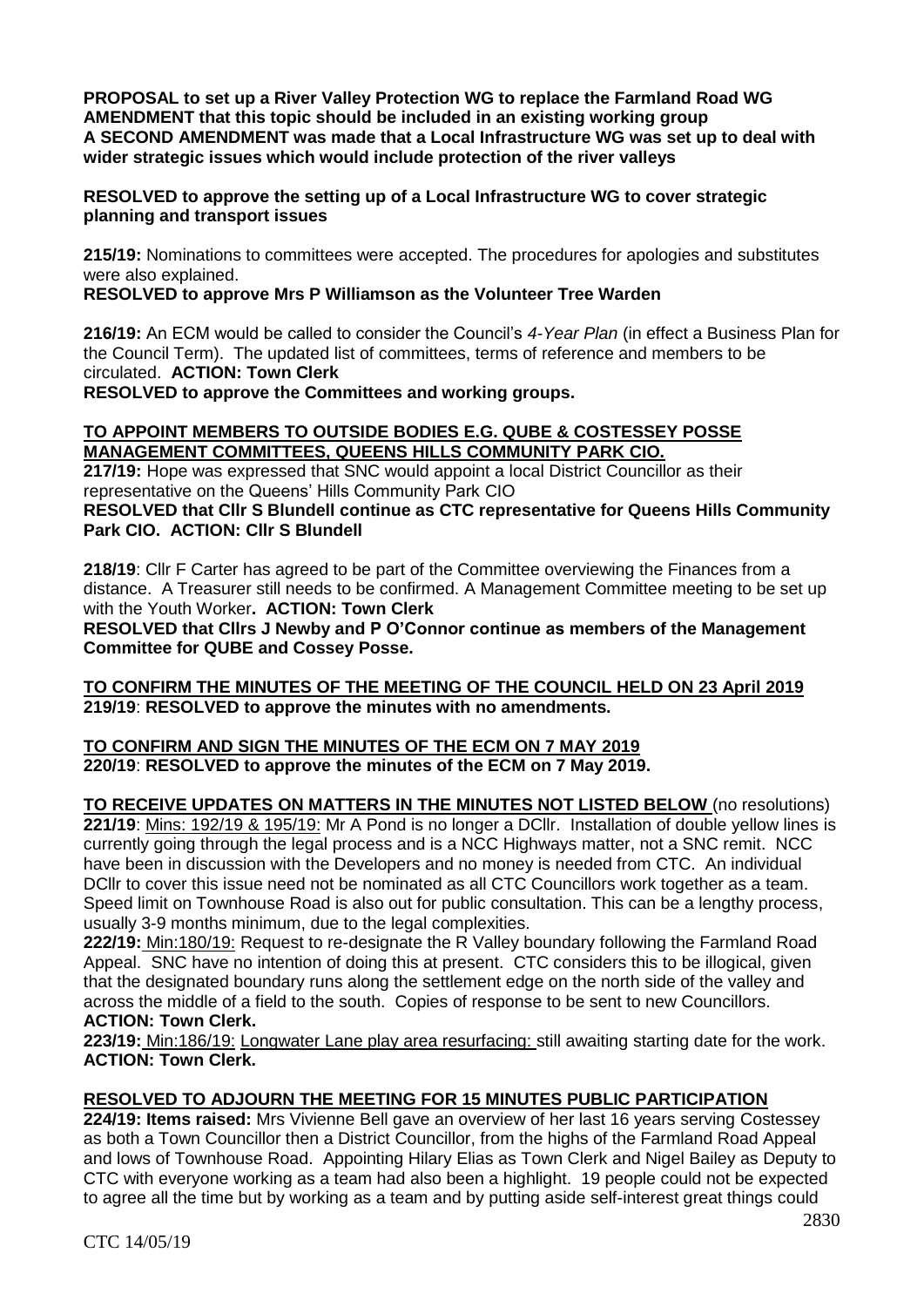be achieved. Successful meetings could be conducted in two hours. Cllr P O'Connor proposed a vote of thanks. Flowers were presented by the Council to Mrs V Bell in appreciation of her service to residents of Costessey over the years, and an additional gift was presented by a small group of Councillors. **The meeting was reconvened.**

#### **TO MAKE RECOMMENDATIONS ON PLANNING APPLICATIONS, AND RECEIVE INFORMATION ON APPEALS & OTHER PLANNING MATTERS 225/19: a) Planning applications for consideration:**

i) 2019/0969: Mr B Cannell - 172 Gunton Lane, NR5 0AQ - Proposed brickwork garage to replace existing concrete sectional garage & timber shed - **APPROVE**

ii) 2019/0975: Mr. & Mrs. J Sturman - 46 Gurney Road, NR5 0HJ - **RETROSPECTIVE** single-storey rear extension - **Comment: Councillors noted with displeasure that this was yet another retrospective application where the applicant appeared to have put in an application following a complaint. It was suggested that SNC Planning should be harder on those who were submitting retrospective applications eg. perhaps imposing a fine - Otherwise APPROVE**

**226/19: b) Information and planning decisions received from South Norfolk & Norfolk County Councils:** Information only – No decisions needed. See separate sheet. Noted

# **FINANCE MATTERS:**

 **227/19**: a) To agree cheque signatories for the bank mandate:

**RESOLVED to approve the existing signature mandate for 2019-20 with the addition of Cllrs G Jones and T Laidlaw. ACTION: Town Clerk**

**228/19:** b) To authorise Clerk / Deputy Clerk to make internal transfers between CTC bank accounts:

**RESOLVED to authorise Clerk/Deputy Clerk to make internal transfers between CTC Bank accounts.** 

**229/19**: c) To continue Clerk & Deputy's authorisation of payments up to £2,000 + VAT: **RESOLVED to continue Clerk & Deputy's authorisation of payments up to £2,000 + VAT.** 

**230/19:** Cllr I Alam left the meeting at 8.30pm. **231/19:** d) To receive the RFO's Financial Reports presented at the Annual Assembly: "RFO" to be added to Abbreviations List. **ACTION: Town Clerk RESOLVED to receive the RFO's Financial Reports for 2018-19 and 2019-20.** 

**232/19:** e) To approve payment of Zurich invoice for £11,503 (incl VAT & Insurance Premium Tax): Council is currently on the third year of a "three-year deal". **RESOLVED to approve payment of Zurich invoice for £11,503 incl VAT & Insurance Premium Tax. ACTION: Town Clerk**

# **TO CONSIDER DETAILS OF THE FETE AND FAIR 2019**

**233/19:** A request for extra volunteers was made. Mrs D Bowles & Cllr T Laidlaw volunteered for the Sunday, Cllrs G & S Jones for the Monday. Security guards to cost £770 for two days, a saving on previous years. A request was also made for an increase in payment to the Air Cadets from the approved £500 to £600 for the two days, as an extra team from Great Yarmouth would also attend. **RESOLVED to approve the increase in payment to the Air Cadets from £500 to £600. ACTION: Town Clerk**

# **TO CONSIDER HIGHWAY MATTERS**

**234/19:** The importance of placing the SAM 2 machine in the right position on the road with a clear line of sight was explained. It stayed in position for a maximum of 4 weeks, then was moved to another location. The address where bushes overhung the sight line near the bus stop is to be given to Town Clerk, so the owners can be contacted for them to be cut back. **ACTION: Cllr Long 235/19: "**Copper Beech" roundabout at junction of John Hyrne Way: surface has a dip on the inside. It appeared to be collapsing with a bump/ channel in the road. **ACTION: Town Clerk.**